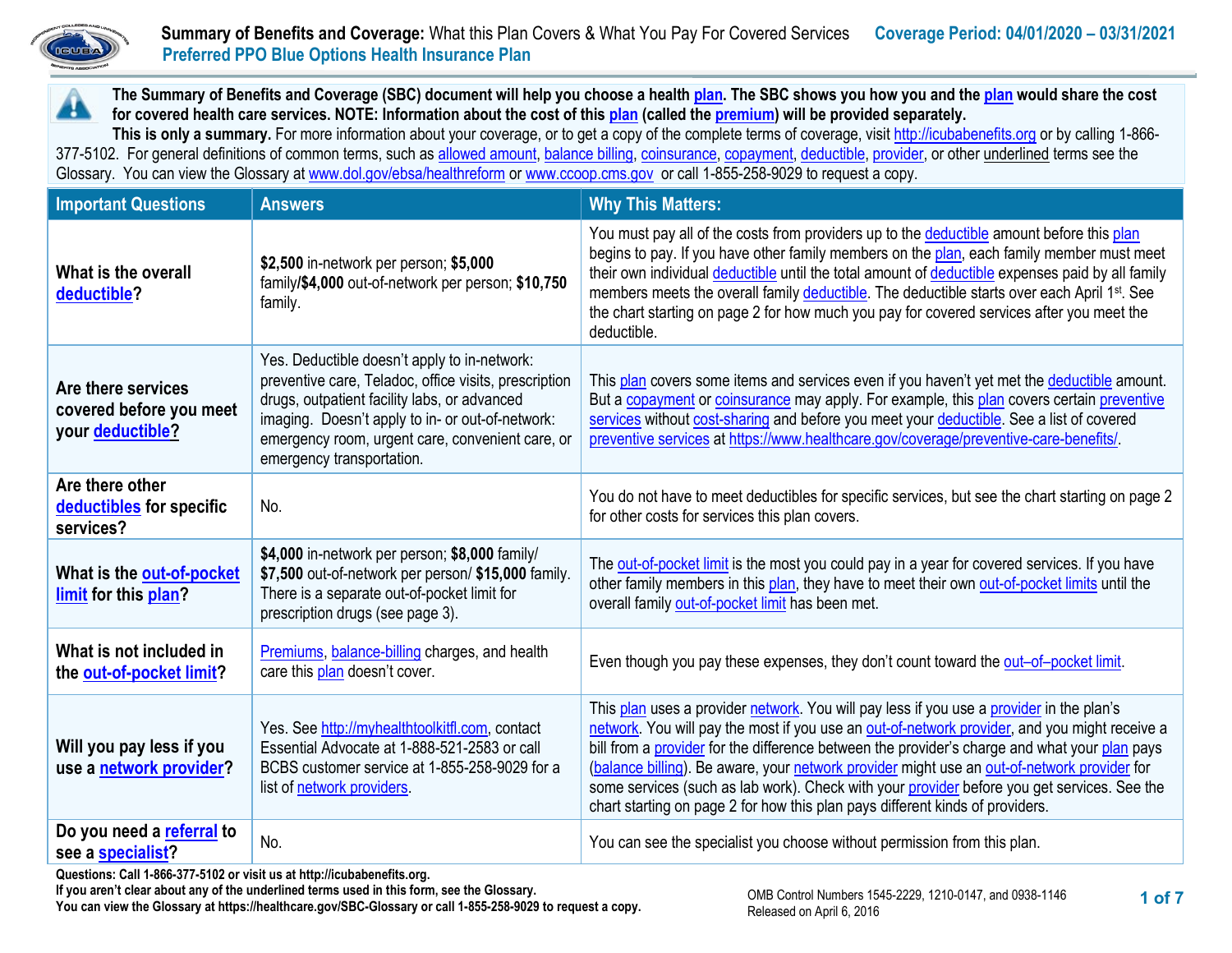

All **[copayment](https://www.healthcare.gov/sbc-glossary/#copayment)** and **[coinsurance](https://www.healthcare.gov/sbc-glossary/#coinsurance)** costs shown in this chart are after your **[deductible](https://www.healthcare.gov/sbc-glossary/#deductible)** has been met, if a **[deductible](https://www.healthcare.gov/sbc-glossary/#deductible)** applies.

|                                                                                 | <b>Services You May Need</b>                                                              | <b>What You Will Pay</b>                                                                           | Limitations, Exceptions, &                                |                                                                                                                                                                                                                                                               |  |
|---------------------------------------------------------------------------------|-------------------------------------------------------------------------------------------|----------------------------------------------------------------------------------------------------|-----------------------------------------------------------|---------------------------------------------------------------------------------------------------------------------------------------------------------------------------------------------------------------------------------------------------------------|--|
| <b>Common</b><br><b>Medical Event</b>                                           |                                                                                           | <b>Network Provider</b><br>(You will pay the least)                                                | <b>Out-of-Network Provider</b><br>(You will pay the most) | <b>Other Important</b><br><b>Information</b>                                                                                                                                                                                                                  |  |
|                                                                                 | Primary care visit to treat an<br>injury or illness                                       | 20% Coinsurance/Visit                                                                              | Deductible + 40%<br>Coinsurance                           | Additional cost shares may<br>apply for physician                                                                                                                                                                                                             |  |
|                                                                                 | <b>Blue Distinction Total Care</b><br>(Family Practice, Internal<br>Medicine, Pediatrics) | 0% Coinsurance/Visit                                                                               | Not Applicable                                            | administered drugs.<br><b>Blue Distinction Total Care</b>                                                                                                                                                                                                     |  |
|                                                                                 | <b>Specialist</b> visit                                                                   | 20% Coinsurance/Visit                                                                              | Deductible + 40%<br>Coinsurance                           | <b>Primary Care Provider</b><br>(internal medicine, family                                                                                                                                                                                                    |  |
|                                                                                 | <b>Convenient Care Clinic</b>                                                             | \$10 Copayment/Visit                                                                               | Not Applicable                                            | medicine and pediatric<br>medicine) Visits Are Always<br>Free.                                                                                                                                                                                                |  |
| If you visit a health<br>care provider's office<br>or clinic<br>(No Deductible) | Physical/Occupational/Speech<br>Therapy and Chiropractor<br><b>Visits</b>                 | 20% Coinsurance/Visit                                                                              | Deductible + 40%<br>Coinsurance                           | Therapy and Chiropractic<br>visits are limited to 60 each,<br>per Plan Year.<br>You may have to pay for<br>services that aren't<br>preventive. Ask your<br>provider if the services you<br>need are preventive. Then<br>check what your plan will<br>pay for. |  |
|                                                                                 | Preventive care/screening/<br>immunization                                                | No Charge                                                                                          | <b>Not Covered</b>                                        |                                                                                                                                                                                                                                                               |  |
|                                                                                 | Diagnostic test (blood work)                                                              | \$0 for Quest Diagnostic Laboratories;<br>20% Coinsurance for clinical outpatient<br>facility labs | Deductible + 40%<br>Coinsurance                           |                                                                                                                                                                                                                                                               |  |
| If you have a test                                                              | X-Ray                                                                                     | Deductible + 20% Coinsurance                                                                       | Deductible + 40%<br>Coinsurance                           | None                                                                                                                                                                                                                                                          |  |
|                                                                                 | Imaging (CT/PET scans, MRIs)                                                              | \$500 Copay (or actual cost if less) for<br>family physician, Independent                          | Deductible + 40%<br>Coinsurance family physician,         | Prior Authorization required.                                                                                                                                                                                                                                 |  |

**If you aren't clear about any of the underlined terms used in this form, see the Glossary.**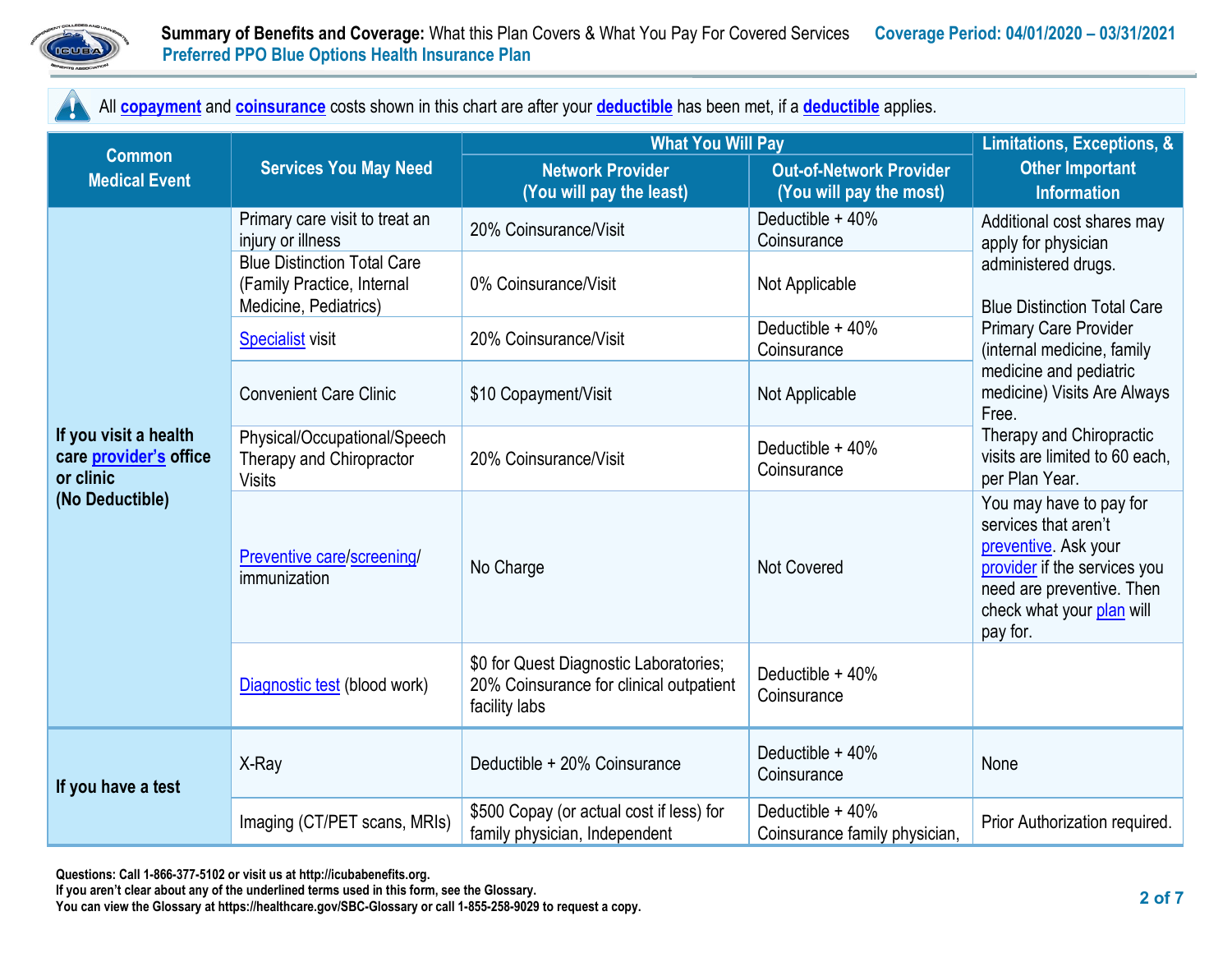

|                                                                                                                                                                                                                                                                                                    | <b>What You Will Pay</b>                          |                                                                                                                                                                                                                  |                                                                                            | Limitations, Exceptions, &                                                                                                                                                         |  |
|----------------------------------------------------------------------------------------------------------------------------------------------------------------------------------------------------------------------------------------------------------------------------------------------------|---------------------------------------------------|------------------------------------------------------------------------------------------------------------------------------------------------------------------------------------------------------------------|--------------------------------------------------------------------------------------------|------------------------------------------------------------------------------------------------------------------------------------------------------------------------------------|--|
| <b>Common</b><br><b>Medical Event</b>                                                                                                                                                                                                                                                              | <b>Services You May Need</b>                      | <b>Network Provider</b><br>(You will pay the least)                                                                                                                                                              | <b>Out-of-Network Provider</b><br>(You will pay the most)                                  | <b>Other Important</b><br><b>Information</b>                                                                                                                                       |  |
|                                                                                                                                                                                                                                                                                                    |                                                   | Diagnostic Testing Center and<br><b>Outpatient Hospital facility</b>                                                                                                                                             | Independent Diagnostic<br><b>Testing Center and Outpatient</b><br><b>Hospital facility</b> |                                                                                                                                                                                    |  |
| If you need drugs to<br>treat your illness or<br>condition<br>More information about<br>prescription drug<br>coverage is available at<br>www.optumrx.com<br>(No Deductible)<br>Out of pocket limit is<br>\$2,000 in-network for<br>individual, \$4,000<br>family. No limit for out-<br>of-network. | <b>Preferred Generic drugs</b>                    | \$0 Copay/Prescription (retail 30 and<br>90-day at NSU pharmacy, NCPDP#<br>1082041)<br>\$5 Copay/Prescription (retail 30-day)<br>\$10 Copay/Prescription (retail 90-day)<br>\$10 Copay/Prescription (mail order) | 40% Coinsurance (after<br>payment in full and filing<br>paper claim for<br>reimbursement)  | Retail 30: 30 day supply;<br>Retail 90: 84-91 day supply;<br>Mail Order: 84-91 day<br>supply<br><b>Specialty Drugs: Certain</b><br>medications used for<br>treating complex health |  |
|                                                                                                                                                                                                                                                                                                    | Non-Preferred Generic drugs                       | \$10 Copay/Prescription (retail 30-day)<br>\$20 Copay/Prescription (retail 90-day)<br>\$20 Copay/Prescription (mail order)                                                                                       | 40% Coinsurance (after<br>payment in full and filing<br>paper claim for<br>reimbursement)  |                                                                                                                                                                                    |  |
|                                                                                                                                                                                                                                                                                                    | Preferred brand drugs                             | \$40 Copay/Prescription (retail 30-day)<br>\$80 Copay/Prescription (retail 90-day)<br>\$80 Copay/Prescription (mail order)                                                                                       | 40% Coinsurance (after<br>payment in full and filing<br>paper claim for<br>reimbursement)  | conditions must be obtained<br>through the specialty<br>pharmacy program.<br>Manufacturer coupons may                                                                              |  |
|                                                                                                                                                                                                                                                                                                    | Non-Preferred brand drugs                         | \$75 Copay/Prescription (retail 30-day)<br>\$150 Copay/Prescription (retail 90-day)<br>\$150 Copay/Prescription (mail order)                                                                                     | 40% Coinsurance (after<br>payment in full and filing<br>paper claim for<br>reimbursement)  | not be applied to copay for<br>non-preferred specialty<br>drugs.<br>Certain drugs for<br>hyperlipidemia are covered<br>at 100%, with pre-<br>authorization required.               |  |
|                                                                                                                                                                                                                                                                                                    | <b>Preferred Specialty drugs</b>                  | \$75 Copay/Prescription (preferred<br>specialty medication copay cards<br>accepted)                                                                                                                              | 40% Coinsurance (after<br>payment in full and filing<br>paper claim for<br>reimbursement)  |                                                                                                                                                                                    |  |
|                                                                                                                                                                                                                                                                                                    | Non-Preferred Specialty drugs                     | \$75 Copay/Prescription                                                                                                                                                                                          | 40% Coinsurance (after<br>payment in full and filing<br>paper claim for<br>reimbursement)  |                                                                                                                                                                                    |  |
| If you have outpatient<br>surgery (Must meet<br>Deductible)                                                                                                                                                                                                                                        | Facility fee (e.g., ambulatory<br>surgery center) | Deductible + 20% Coinsurance for<br><b>Outpatient Hospital Facility</b>                                                                                                                                          | Deductible + 40%<br><b>Coinsurance for Outpatient</b><br><b>Hospital Facility</b>          | None                                                                                                                                                                               |  |

**Questions: Call 1-866-377-5102 or visit us at http://icubabenefits.org.** 

**If you aren't clear about any of the underlined terms used in this form, see the Glossary.**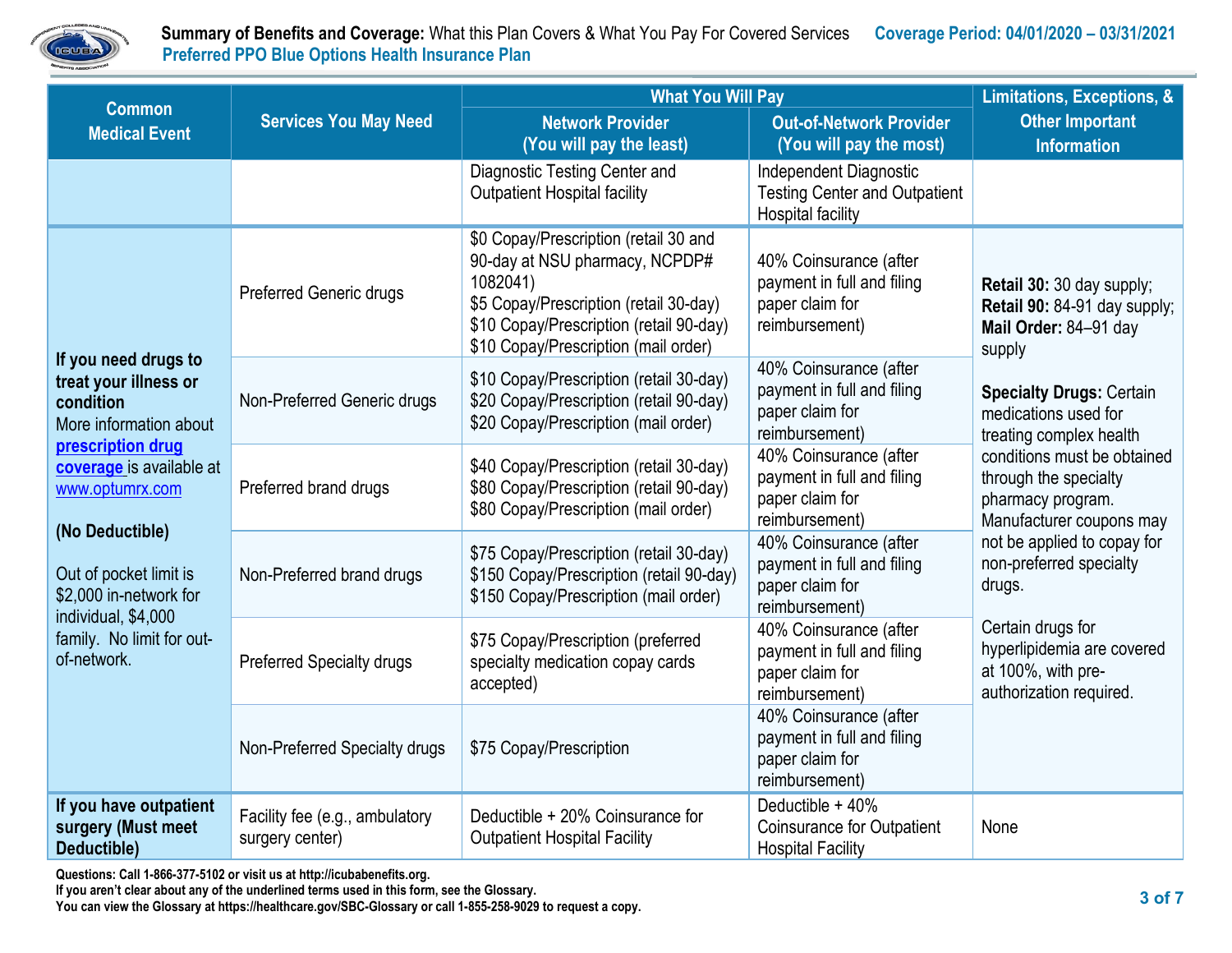

|                                                                                                                                                                                                                         | <b>Services You May Need</b>                     | <b>What You Will Pay</b>                            | Limitations, Exceptions, &                                |                                                                                                                            |  |
|-------------------------------------------------------------------------------------------------------------------------------------------------------------------------------------------------------------------------|--------------------------------------------------|-----------------------------------------------------|-----------------------------------------------------------|----------------------------------------------------------------------------------------------------------------------------|--|
| <b>Common</b><br><b>Medical Event</b>                                                                                                                                                                                   |                                                  | <b>Network Provider</b><br>(You will pay the least) | <b>Out-of-Network Provider</b><br>(You will pay the most) | <b>Other Important</b><br><b>Information</b>                                                                               |  |
|                                                                                                                                                                                                                         | Physician/surgeon fees                           | Deductible + 20% Coinsurance                        | Deductible + 40%<br>Coinsurance                           | None                                                                                                                       |  |
|                                                                                                                                                                                                                         | <b>Emergency room care</b>                       | \$300 Copayment                                     | \$300 Copayment                                           | Waived if Admitted                                                                                                         |  |
| If you need immediate<br>medical attention (No                                                                                                                                                                          | <b>Emergency medical</b><br>transportation       | \$250 Copayment                                     | \$250 Copayment                                           | None                                                                                                                       |  |
| Deductible)                                                                                                                                                                                                             | <b>Urgent care</b>                               | \$30 Copayment/Visit                                | \$30 Copayment/Visit                                      | None                                                                                                                       |  |
|                                                                                                                                                                                                                         | Teladoc                                          | \$5 Copayment/Visit                                 | <b>Not Covered</b>                                        | None                                                                                                                       |  |
| If you have a hospital<br>stay (Must meet<br>Deductible)                                                                                                                                                                | Facility fee (e.g., hospital room)               | Deductible + 20% Coinsurance                        | Deductible + 40%<br>Coinsurance                           | Prior Authorization required.<br><b>Inpatient Rehabilitation</b><br>Services are limited to 60<br>days per benefit period. |  |
|                                                                                                                                                                                                                         | Physician/surgeon fees                           | Deductible + 20% Coinsurance                        | Deductible + 40%<br>Coinsurance                           | None                                                                                                                       |  |
| If you need mental<br>health, behavioral                                                                                                                                                                                | <b>Outpatient services</b>                       | 20% Coinsurance                                     | Deductible + 40%<br>Coinsurance                           | None                                                                                                                       |  |
| health, or substance<br>abuse services<br><b>Inpatient: (Must Meet)</b><br>Deductible)<br>Outpatient: (No<br>Deductible)<br>For more information<br>on Behavioral Health<br>and Substance Abuse<br>call: 1-877-398-5816 | Inpatient services                               | Deductible + 20% Coinsurance                        | Deductible + 40%<br>Coinsurance                           | Prior Authorization required.<br>Limited to 60 days per Plan<br>Year                                                       |  |
| If you are pregnant                                                                                                                                                                                                     | Prenatal and postnatal care                      | \$20 Copayment                                      | Deductible + 40%<br>Coinsurance                           | None                                                                                                                       |  |
| (In-network: Full<br>deductible not<br>required until delivery)                                                                                                                                                         | Childbirth/delivery and all<br>facility services | Deductible + 20% Coinsurance                        | Deductible + 40%<br>Coinsurance                           |                                                                                                                            |  |

**Questions: Call 1-866-377-5102 or visit us at http://icubabenefits.org.** 

**If you aren't clear about any of the underlined terms used in this form, see the Glossary.**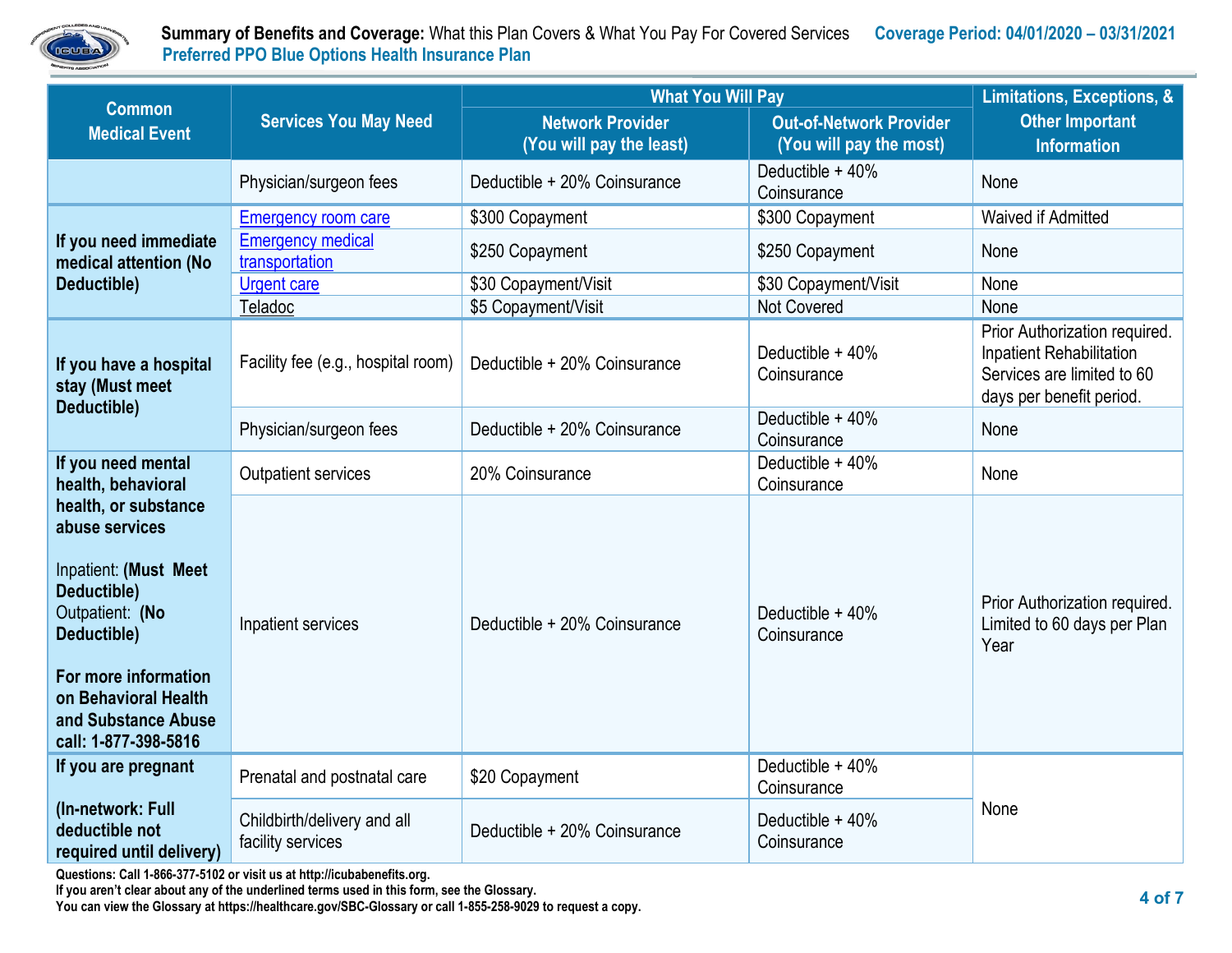

|                                                                         | <b>Services You May Need</b>   | <b>What You Will Pay</b>                                                                                                | Limitations, Exceptions, &                                                                                                                         |                                                                                                                               |
|-------------------------------------------------------------------------|--------------------------------|-------------------------------------------------------------------------------------------------------------------------|----------------------------------------------------------------------------------------------------------------------------------------------------|-------------------------------------------------------------------------------------------------------------------------------|
| <b>Common</b><br><b>Medical Event</b>                                   |                                | <b>Network Provider</b><br>(You will pay the least)                                                                     | <b>Out-of-Network Provider</b><br>(You will pay the most)                                                                                          | <b>Other Important</b><br><b>Information</b>                                                                                  |
| If you need help<br>recovering or have<br>other special health<br>needs | Home health care               | Deductible + 20% Coinsurance                                                                                            | Deductible + 40%<br>Coinsurance                                                                                                                    | <b>Prior Authorization required</b>                                                                                           |
|                                                                         | <b>Rehabilitation services</b> | 20% Coinsurance for Specialist Office,<br>Outpatient Rehabilitation Facility and<br><b>Outpatient Hospital Facility</b> | Deductible $+40%$<br><b>Coinsurance for Specialist</b><br>Office, Outpatient<br>Rehabilitation Facility and<br><b>Outpatient Hospital Facility</b> | Up to 60 combined visits per<br>benefit period. Includes<br>physical therapy, speech<br>therapy, and occupational<br>therapy. |
|                                                                         | <b>Habilitation services</b>   | Not Covered, except for Autism<br><b>Benefits</b>                                                                       | Not Covered, except for<br><b>Autism Benefits</b>                                                                                                  | <b>Prior Authorization required</b>                                                                                           |
|                                                                         | <b>Skilled nursing care</b>    | Deductible + 20% Coinsurance                                                                                            | Deductible + 40%<br>Coinsurance                                                                                                                    | Up to 60 visits per benefit<br>period                                                                                         |
|                                                                         | Durable medical equipment      | Deductible + 20% Coinsurance                                                                                            | Deductible $+40\%$<br>Coinsurance                                                                                                                  | <b>Prior Authorization required</b>                                                                                           |
|                                                                         | <b>Hospice services</b>        | No Charge                                                                                                               | Deductible + 40%<br>Coinsurance                                                                                                                    | None                                                                                                                          |
| If your child needs<br>dental or eye care                               | Children's eye exam            | Covered under Vision Plan                                                                                               | See Vision Plan                                                                                                                                    | See Vision Plan                                                                                                               |
|                                                                         | Children's glasses             | Covered under Vision Plan                                                                                               | See Vision Plan                                                                                                                                    | See Vision Plan                                                                                                               |
|                                                                         | Children's dental check-up     | Covered under Dental Plan                                                                                               | See Dental Plan                                                                                                                                    | See Dental Plan                                                                                                               |

#### **Excluded Services & Other Covered Services:**

| Services Your Plan Generally Does NOT Cover (Check your policy or plan document for more information and a list of any other excluded services.) |                                                                                                           |                                                                                                           |  |  |
|--------------------------------------------------------------------------------------------------------------------------------------------------|-----------------------------------------------------------------------------------------------------------|-----------------------------------------------------------------------------------------------------------|--|--|
| Acupuncture<br>Long-Term Care<br>Weight loss programs                                                                                            | Cosmetic surgery<br>Routine Eye Care<br>Infertility treatments                                            | Dental care<br>Routine Foot Care unless for treatment of<br>diabetes                                      |  |  |
| Other Covered Services (Limitations may apply to these services. This isn't a complete list. Please see your plan document.)                     |                                                                                                           |                                                                                                           |  |  |
| Diagnosis of Infertility<br>Bariatric Surgery with prior authorization                                                                           | <b>Chiropractic Care</b><br>Coverage provided outside the United States.<br>See www.bluecardworldwide.com | <b>Hearing Aids</b><br>Non-emergency care when traveling outside the<br>$\bullet$<br><b>United States</b> |  |  |

**Questions: Call 1-866-377-5102 or visit us at http://icubabenefits.org.** 

**If you aren't clear about any of the underlined terms used in this form, see the Glossary.**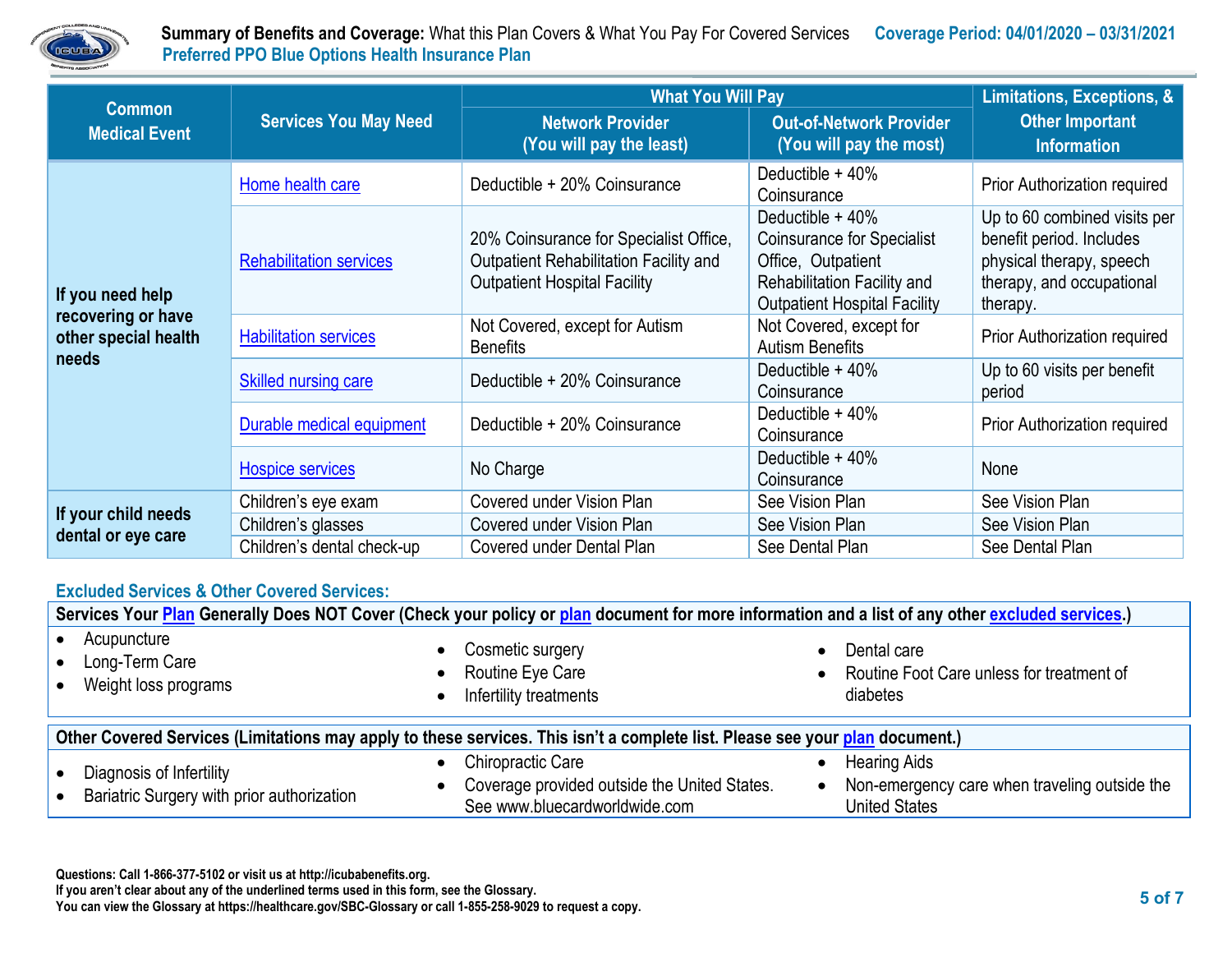

Your Rights to Continue Coverage: There are agencies that can help if you want to continue your coverage after it ends. For more information on your rights to continue coverage, contact the plan at 1-855-258-9029. You may also contact your state insurance department, the U.S. Department of Labor, Employee Benefits Security Administration at 1-866-444-3272 or www.dol.gov/ebsa or the U.S. Department of Health and Human Services at 1-877-267-2323 x61565 or www.cciio.cms.gov. Other coverage options may be available to you too, including buying individual insurance coverage through the Health Insurance [Marketplace.](https://www.healthcare.gov/sbc-glossary/#marketplace) For more information about the [Marketplace,](https://www.healthcare.gov/sbc-glossary/#marketplace) visit [www.HealthCare.gov](http://www.healthcare.gov/) or call 1-800-318-2596.

Your Grievance and Appeals Rights: There are agencies that can help if you have a complaint against you[r plan](https://www.healthcare.gov/sbc-glossary/#plan) for a denial of a [claim.](https://www.healthcare.gov/sbc-glossary/#claim) This complaint is called a [grievance](https://www.healthcare.gov/sbc-glossary/#grievance) or [appeal.](https://www.healthcare.gov/sbc-glossary/#appeal) For more information about your rights, look at the explanation of benefits you will receive for that medica[l claim.](https://www.healthcare.gov/sbc-glossary/#claim) Your [plan](https://www.healthcare.gov/sbc-glossary/#plan) documents also provide complete information to submit a [claim,](https://www.healthcare.gov/sbc-glossary/#claim) [appeal,](https://www.healthcare.gov/sbc-glossary/#appeal) or a [grievance](https://www.healthcare.gov/sbc-glossary/#grievance) for any reason to your [plan.](https://www.healthcare.gov/sbc-glossary/#plan) For questions about your rights, this notice, or assistance, you can contact any or all of the following:

- 1-855-258-9029 or visit us at www.MyHealthToolkitFL.com
- The Department of Labor's Employee Benefits Security Administration at 1-866-444-EBSA (3272) or www.dol.gov/ebsa/healthreform

# **Does this plan provide Minimum Essential Coverage? Yes**.

If you don't have [Minimum Essential Coverage](https://www.healthcare.gov/sbc-glossary/#minimum-essential-coverage) for a month, you'll have to make a payment when you file your tax return unless you qualify for an exemption from the requirement that you have health coverage for that month.

### **Does this plan meet Minimum Value Standards? Yes**.

If your [plan](https://www.healthcare.gov/sbc-glossary/#plan) doesn't meet the [Minimum Value Standards,](https://www.healthcare.gov/sbc-glossary/#minimum-value-standard) you may be eligible for a [premium tax credit](https://www.healthcare.gov/sbc-glossary/#premium-tax-credits) to help you pay for a plan through the [Marketplace.](https://www.healthcare.gov/sbc-glossary/#marketplace)

### **Language Access Services:**

To obtain assistance in your specific language, call the customer service number shown on the first page of this notice. Spanish: Para obtener asistencia en español, llame al número de atención al cliente que aparece en la primera página de esta notificación. Tagalog: Upang makakuha ng tulong sa Tagalog, tawagan ang numero ng customer service na makikita sa unang pahina ng paunawang ito. Chinese:

如需中文服务,请致电列于本通知首页的客户服务号码。

T'áá Dinéji shil hane'go shiká i'doolwol ninizingo éi Nidaalnishigii Áká Anidaalwo'igii, customer Navajo: service, bich'i' hodiilnih. Bik'ehgo bich'i' hane'igii éi dii naaltsoos neiyi'niligii akáa'gi siłtsoozigii bikáá' ííshjááh.

––––––––––––––––––––––*To see examples of how this plan might cover costs for a sample medical situation, see the next section.–––––––––––*–––––––––––

**Questions: Call 1-866-377-5102 or visit us at http://icubabenefits.org.** 

**If you aren't clear about any of the underlined terms used in this form, see the Glossary.**